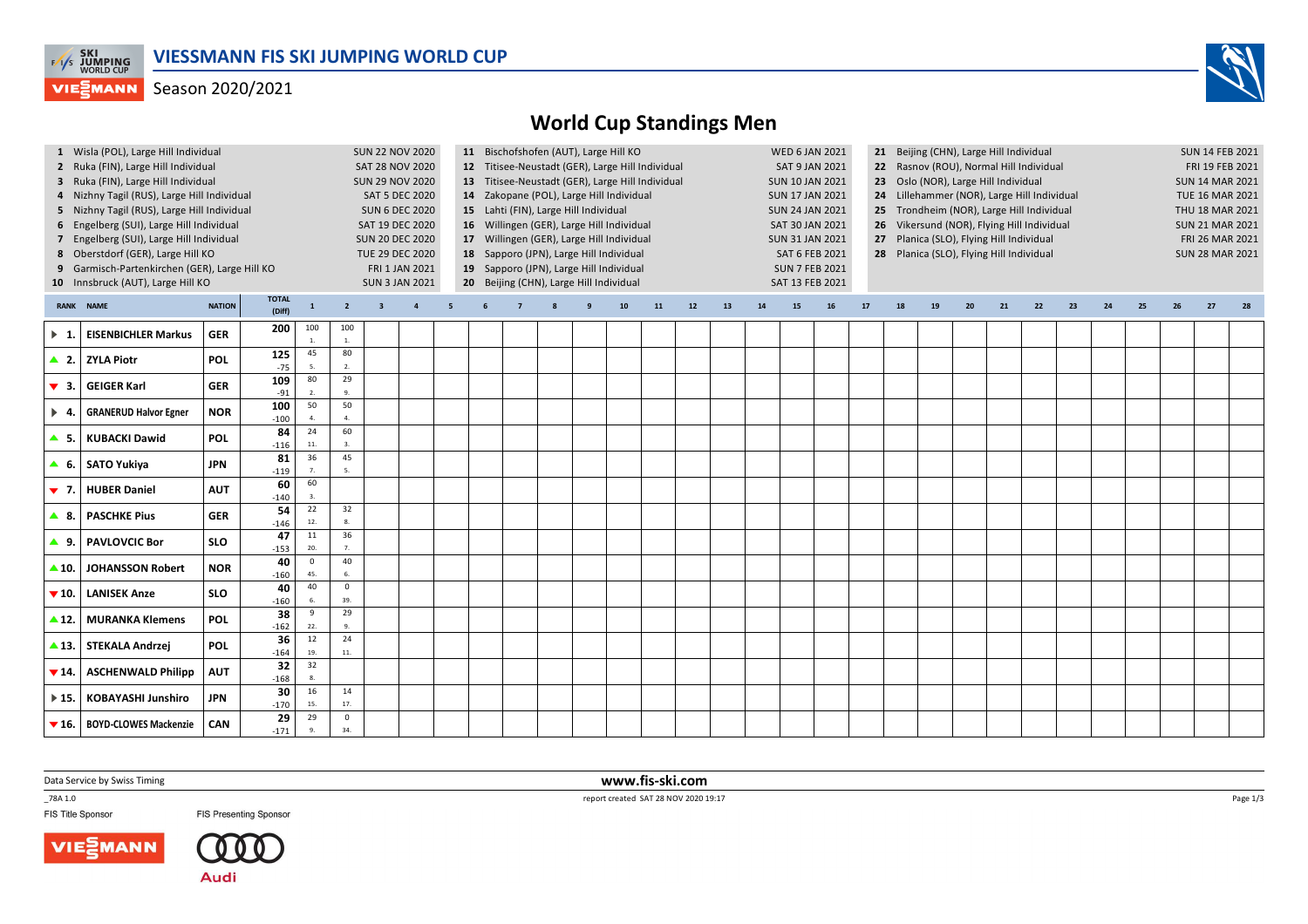

Season 2020/2021

# **World Cup Standings Men**

|                          | <b>RANK NAME</b>             | <b>NATION</b> | <b>TOTAL</b><br>(Diff)            | $\mathbf{1}$           | $\overline{2}$                 | $\overline{\mathbf{3}}$ | $\overline{4}$ | 5 | 6 | $\overline{7}$ | 9 | 10 | 11 | 12 | 13 | 14 | 15 | 16 | 17 | 18 | 19 | 20 | 21 | 22 | 23 | 24 | 25 | 26 | 27 | 28 |
|--------------------------|------------------------------|---------------|-----------------------------------|------------------------|--------------------------------|-------------------------|----------------|---|---|----------------|---|----|----|----|----|----|----|----|----|----|----|----|----|----|----|----|----|----|----|----|
| $\triangle$ 16.          | <b>HAMANN Martin</b>         | <b>GER</b>    | 29<br>$-171$                      | 13<br>18.              | 16<br>15.                      |                         |                |   |   |                |   |    |    |    |    |    |    |    |    |    |    |    |    |    |    |    |    |    |    |    |
| $\blacktriangledown$ 18. | <b>HAARE Anders</b>          | <b>NOR</b>    | 28<br>$-172$                      | 15<br>$16.$            | 13<br>$18. \,$                 |                         |                |   |   |                |   |    |    |    |    |    |    |    |    |    |    |    |    |    |    |    |    |    |    |    |
| $\blacktriangledown$ 19. | <b>HAYBOECK Michael</b>      | <b>AUT</b>    | 26<br>$-174$                      | 26<br>$10.$            |                                |                         |                |   |   |                |   |    |    |    |    |    |    |    |    |    |    |    |    |    |    |    |    |    |    |    |
|                          | $\triangle$ 19. STOCH Kamil  | <b>POL</b>    | $\overline{26}$<br>$-174$         | $\overline{4}$<br>27.  | 22<br>12.                      |                         |                |   |   |                |   |    |    |    |    |    |    |    |    |    |    |    |    |    |    |    |    |    |    |    |
| $\blacktriangledown$ 21. | <b>DESCHWANDEN Gregor</b>    | SUI           | 23                                | 18                     | 5<br>26.                       |                         |                |   |   |                |   |    |    |    |    |    |    |    |    |    |    |    |    |    |    |    |    |    |    |    |
| $\triangle$ 21.          | <b>AIGRO Artti</b>           | <b>EST</b>    | $-177$<br>$\overline{23}$         | 14.<br>$5\overline{5}$ | 18                             |                         |                |   |   |                |   |    |    |    |    |    |    |    |    |    |    |    |    |    |    |    |    |    |    |    |
| $\triangle$ 23.          | <b>JELAR Ziga</b>            | <b>SLO</b>    | $-177$<br>20                      | 26.<br>$\mathbf 0$     | 14.<br>20                      |                         |                |   |   |                |   |    |    |    |    |    |    |    |    |    |    |    |    |    |    |    |    |    |    |    |
| $\blacktriangledown$ 23. | <b>ERIKSEN Sander Vossan</b> | <b>NOR</b>    | $-180$<br>20                      | 38.<br>20              | 13.<br>$\mathbf 0$             |                         |                |   |   |                |   |    |    |    |    |    |    |    |    |    |    |    |    |    |    |    |    |    |    |    |
| $\triangle$ 25.          | <b>SCHMID Constantin</b>     | <b>GER</b>    | $-180$<br>15                      | 13.<br>$\overline{0}$  | 31.<br>15                      |                         |                |   |   |                |   |    |    |    |    |    |    |    |    |    |    |    |    |    |    |    |    |    |    |    |
|                          | ▼ 26. SATO Keiichi           |               | $-185$<br>14                      | 42.<br>14              | 16.<br>$\mathbf{0}$            |                         |                |   |   |                |   |    |    |    |    |    |    |    |    |    |    |    |    |    |    |    |    |    |    |    |
|                          |                              | <b>JPN</b>    | $-186$<br>14                      | 17.<br>6               | 32.<br>$\boldsymbol{8}$        |                         |                |   |   |                |   |    |    |    |    |    |    |    |    |    |    |    |    |    |    |    |    |    |    |    |
| $\blacktriangledown$ 26. | <b>FREUND Severin</b>        | <b>GER</b>    | $-186$<br>$12\,$                  | 25.                    | 23.<br>12                      |                         |                |   |   |                |   |    |    |    |    |    |    |    |    |    |    |    |    |    |    |    |    |    |    |    |
| $\triangle$ 28.          | <b>LEITNER Clemens</b>       | <b>AUT</b>    | $-188$<br>11                      |                        | 19.<br>11                      |                         |                |   |   |                |   |    |    |    |    |    |    |    |    |    |    |    |    |    |    |    |    |    |    |    |
| $\triangle$ 29.          | <b>AALTO Antti</b>           | <b>FIN</b>    | $-189$                            | $11\,$                 | 20.                            |                         |                |   |   |                |   |    |    |    |    |    |    |    |    |    |    |    |    |    |    |    |    |    |    |    |
| $\blacktriangledown$ 29. | <b>KOT Maciej</b>            | <b>POL</b>    | 11<br>$-189$                      | 20.                    |                                |                         |                |   |   |                |   |    |    |    |    |    |    |    |    |    |    |    |    |    |    |    |    |    |    |    |
| $\blacktriangledown$ 29. | <b>LINDVIK Marius</b>        | <b>NOR</b>    | 11<br>$-189$                      | $7\overline{ }$<br>24. | $\overline{4}$<br>27.          |                         |                |   |   |                |   |    |    |    |    |    |    |    |    |    |    |    |    |    |    |    |    |    |    |    |
| $\triangle$ 32.          | <b>ITO Daiki</b>             | <b>JPN</b>    | 10<br>$-190$                      | $\overline{0}$<br>41.  | 10<br>21.                      |                         |                |   |   |                |   |    |    |    |    |    |    |    |    |    |    |    |    |    |    |    |    |    |    |    |
| $\triangle$ 33.          | <b>WASEK Pawel</b>           | POL           | 9<br>$-191$                       | $\overline{0}$<br>48.  | 9<br>22.                       |                         |                |   |   |                |   |    |    |    |    |    |    |    |    |    |    |    |    |    |    |    |    |    |    |    |
| $\blacktriangledown$ 34. | <b>ZAJC Timi</b>             | <b>SLO</b>    | 8<br>$-192$                       | 8<br>23.               | nqc                            |                         |                |   |   |                |   |    |    |    |    |    |    |    |    |    |    |    |    |    |    |    |    |    |    |    |
| $\triangle$ 35.          | <b>SEMENIC Anze</b>          | <b>SLO</b>    | $\overline{7}$<br>$-193$          | nqc                    | $\overline{7}$<br>24.          |                         |                |   |   |                |   |    |    |    |    |    |    |    |    |    |    |    |    |    |    |    |    |    |    |    |
| $\triangle$ 36.          | <b>FETTNER Manuel</b>        | <b>AUT</b>    | 6<br>$-194$                       |                        | 6<br>25.                       |                         |                |   |   |                |   |    |    |    |    |    |    |    |    |    |    |    |    |    |    |    |    |    |    |    |
| $\blacktriangledown$ 37. | <b>KOBAYASHI Ryoyu</b>       | <b>JPN</b>    | 4<br>$-196$                       | $\overline{4}$<br>27.  | $\mathbf 0$<br>38.             |                         |                |   |   |                |   |    |    |    |    |    |    |    |    |    |    |    |    |    |    |    |    |    |    |    |
|                          | ▲ 38. SCHIFFNER Markus       | <b>AUT</b>    | $\overline{\mathbf{3}}$<br>$-197$ |                        | $\overline{\mathbf{3}}$<br>28. |                         |                |   |   |                |   |    |    |    |    |    |    |    |    |    |    |    |    |    |    |    |    |    |    |    |

Data Service by Swiss Timing

\_78A 1.0

FIS Title Sponsor





 **www.fis-ski.com**report created SAT 28 NOV 2020 19:17

Page 2/3